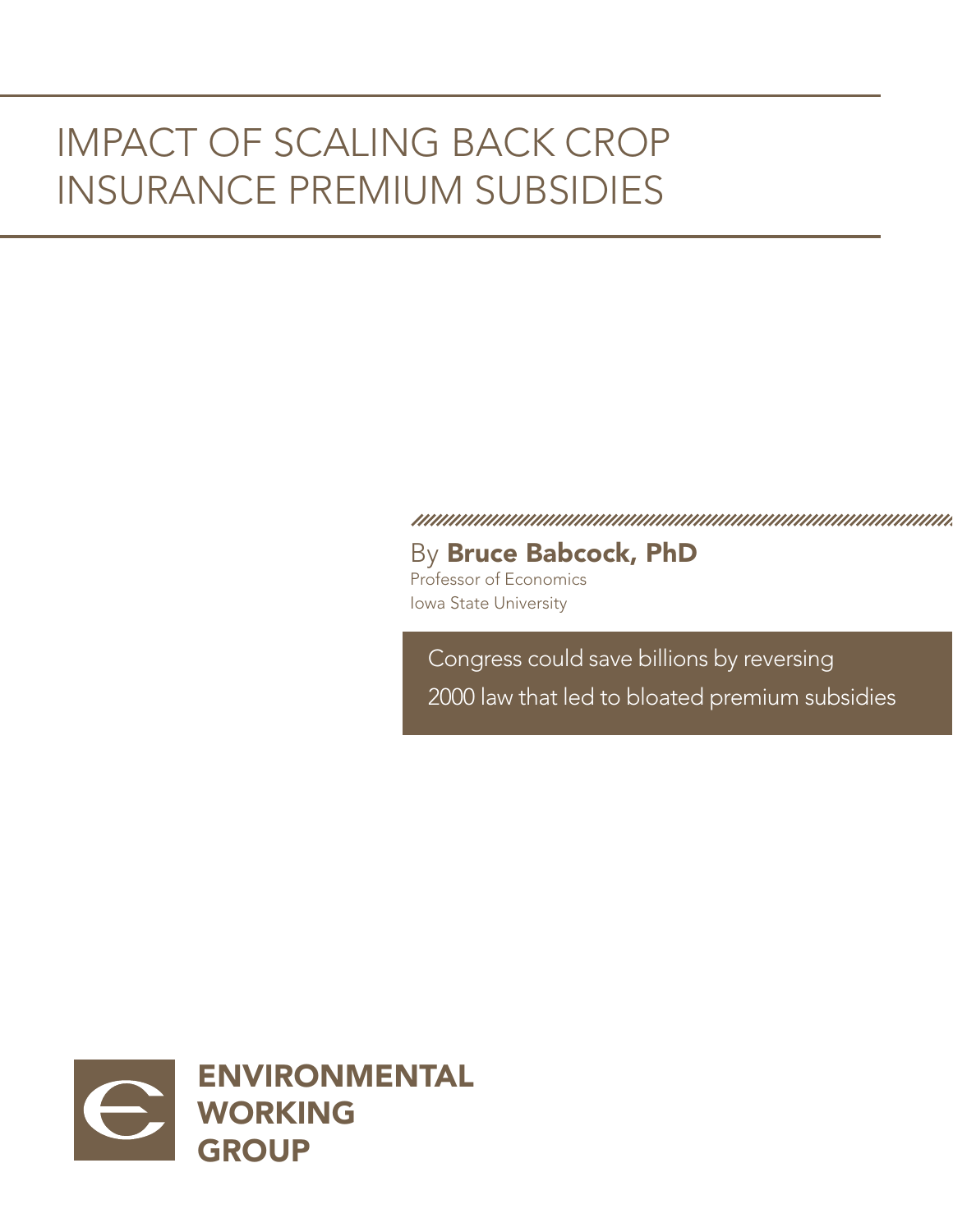# Table of Contents

### Figures, Maps and Tables

EWG is a nonprofit research and advocacy organization with offices in Washington, DC; Oakland, Calif.; and Ames, Iowa. EWG uses the power of information to educate the public and decision-makers about a wide range of environmental issues, especially those affecting public health.

Copyright © February 2012, Environmental Working Group. All rights reserved. www.ewg.org

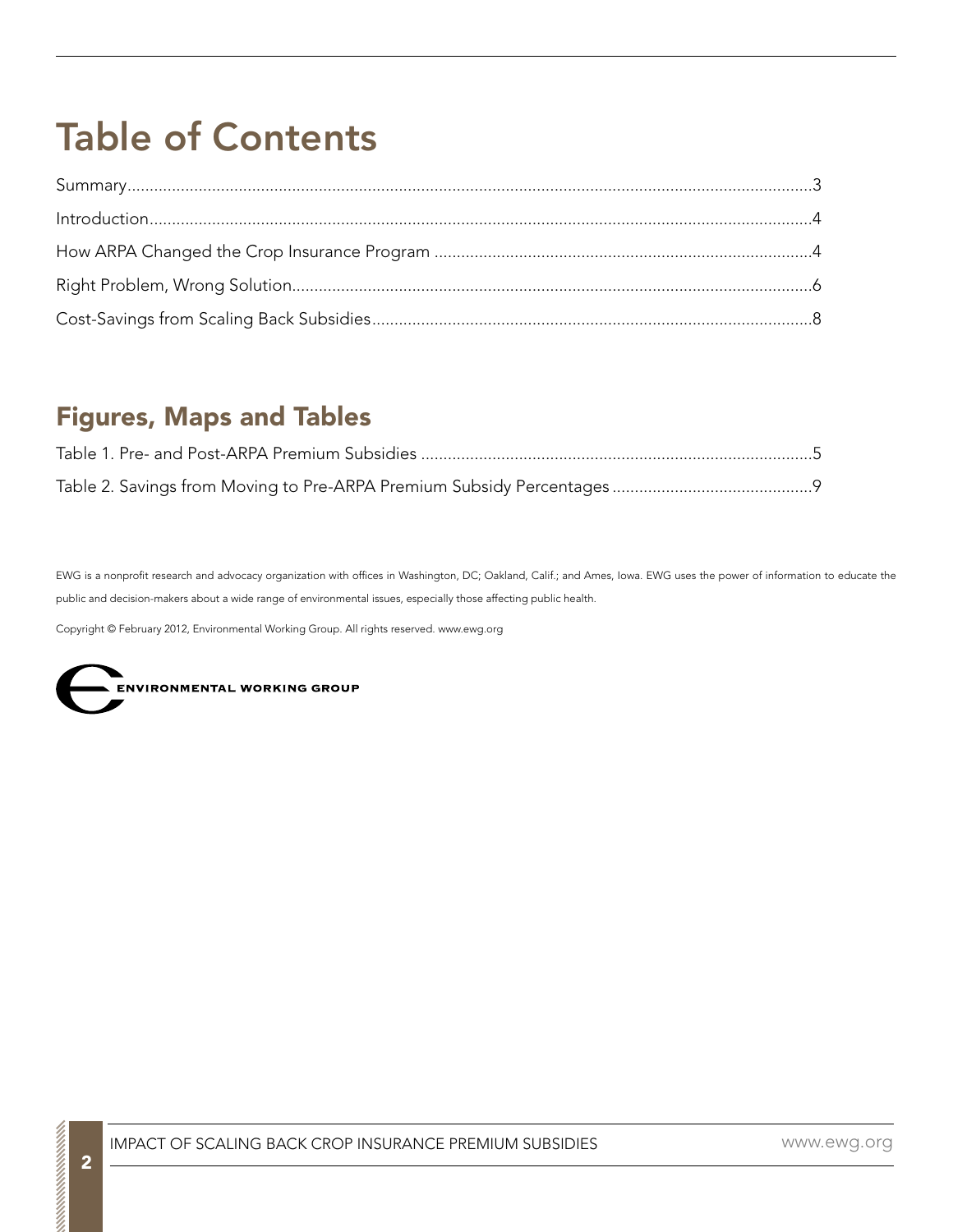# Summary

In a drive to get farmers to insure more of their crops, Congress voted in 2000 to make major changes in how the federal crop insurance program works. The Agricultural Risk Protection Act (ARPA) passed that year had two important consequences:

- It dramatically increased the share of premiums paid by taxpayers.
- It extended the premium subsidy system that had previously applied only to insurance against lost crop yield to policies that protected farmers against lost revenue.

Together, these two changes more than doubled the cost of the program and gave farm operators powerful incentives to buy the most expensive insurance options.

Congress acted in response to farmers' complaints in the mid-1990s that buying insurance that covered more than the then-standard 65 percent of their crop's value was prohibitively expensive. They were right, but the reason for the high costs wasn't that the existing subsidies were inadequate. The real reason was that the federal agency that set the premiums, USDA's Risk Management Agency, was using a flawed process to price the policies that resulted in overcharging most farmers.

Although that error has since been largely rectified, the 2000 law remains in effect, saddling taxpayers with financing a bloated insurance program whose costs have soared even as it distorts farmers' risk management choices by inducing them to buy more of the most expensive policies.

As a result, the crop insurance program cost at least \$4.2 billion more in 2011 than it would have without the enhanced subsidies. The excess costs are actually even higher because farmers respond to the incentives by buying more expensive coverage than they would if they had to pay more of the premium.

Rather than fixing the way the rates were set, Congress responded in 2000 by asking taxpayers to pick up most of the premium cost of higher coverage. A smarter solution would have been to keep the existing subsidy structure and simply get the premiums right. The USDA eventually did just that, adopting policy rating procedures that largely eliminated the problem, but the generous subsidies remain in place, along with the distorted incentives they create.

As it goes about writing a new farm bill this year in the face of intense pressure to reduce the federal deficit, Congress could reduce these distortions, avoid deep cuts to nutrition and conservation programs and other important priorities *and* provide farmers with a full suite of appropriately priced risk management options simply by moving back to the pre-ARPA premium subsidy structure.

The crop insurance industry would bear most of the cost as farmers switched to cheaper insurance products that are less profitable to sell and service and that garner smaller federal subsidies. The industry would see lower profits but would still be financially viable. Perhaps most importantly, farmers would still have access to the same types of insurance that they buy today, but eliminating the distorted incentives would encourage them to rely more heavily on alternative forms of risk management. There might be a small drop in the number of acres insured, but by far the biggest change would be in the type of insurance products and the coverage levels that farmers would buy.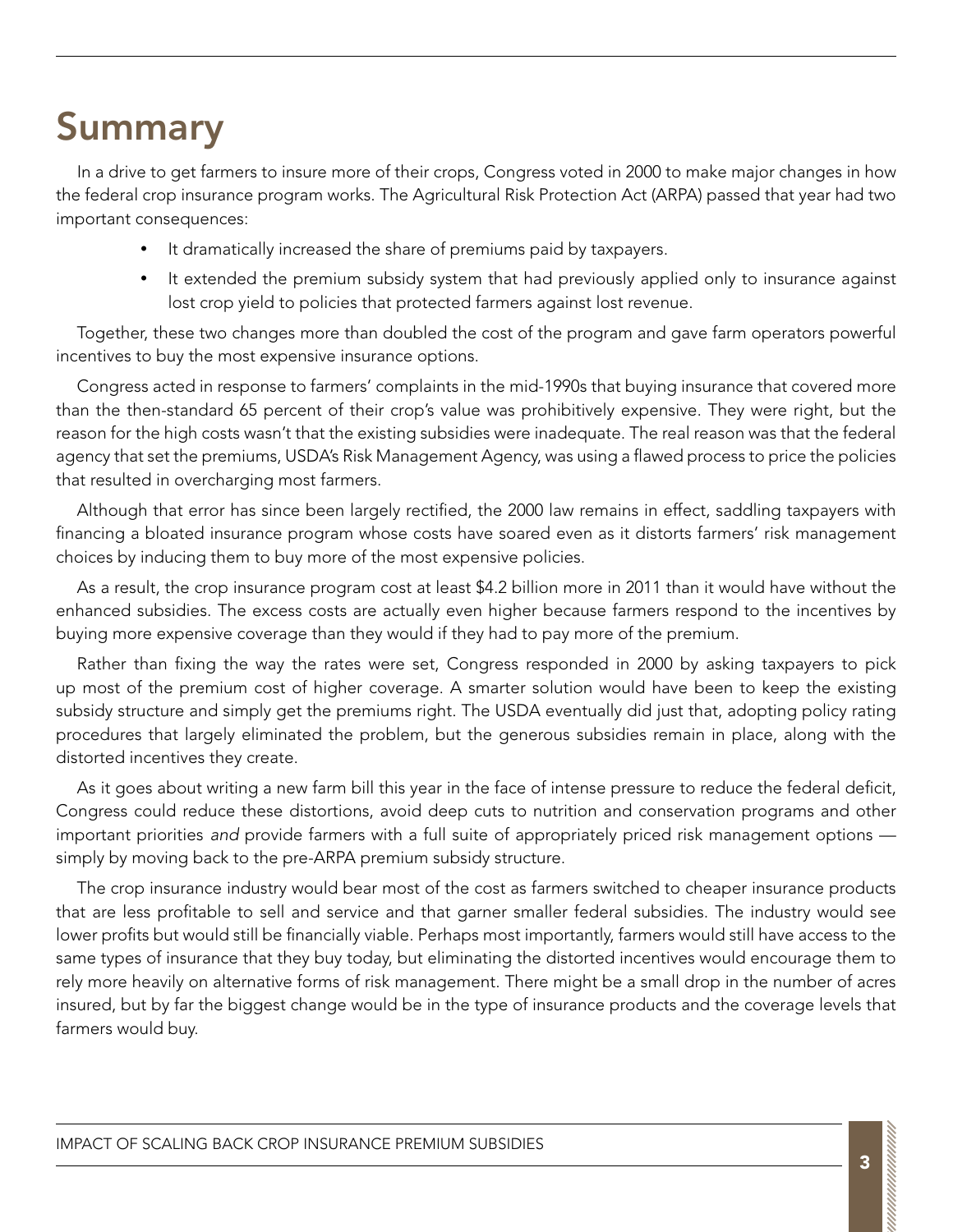### Introduction

Congress, in a drive to get farmers to insure more of their crop, changed the federal crop insurance program in two important ways when it passed the Agricultural Risk Protection Act (ARPA) of 2000. It:

- dramatically increased the share of premiums paid for by the taxpayer, and
- extended to revenue insurance products the same premium subsidies that had previously applied only to traditional yield protection coverage.

Since then, the cost of subsidizing crop insurance premiums has exploded, from \$1.5 billion in 2002 to \$7.4 billion in 2011. A large portion of the increase can be traced back to the premium subsidy provisions of the 2000 legislation. The law, moreover, has induced growers to over-insure, buying the most expensive revenue protection products at very high coverage levels.

This year, Congress is faced with reauthorizing a farm bill that must spend less money than its predecessor. Lawmakers must choose among competing priorities for funding, including programs that help struggling families put food on the table, protect the environment, support research, subsidize farm income and other components of a comprehensive farm bill.

This analysis explores the implications of scaling back the changes made to the crop insurance program in 2000. It estimates the cost savings that could be achieved by returning to the premium subsidy structure that was in place before ARPA – savings that could reduce pressure on critical programs at the U.S Department of Agriculture. The report also briefly suggests the effects that such a reform of premium subsidies might have on producers and the crop insurance industry.

## How ARPA Changed the Crop Insurance Program

To induce farmers to buy more crop insurance, Congress dramatically increased premium subsidies when it passed the Agricultural Risk Protection Act of 2000. These subsidies are the portion of the actuarially determined premium that the taxpayer pays. For farmers, the subsidies dramatically reduce the cost of buying crop insurance.<sup>1</sup> The percentage of premium that taxpayers pick up depends on the coverage level of the policy.<sup>2</sup> Congress wanted farmers to cover at least 65 percent of the value of their crops and preferably more. Table 1 shows the large increases in subsidies that Congress voted to accomplish this goal. Not surprisingly, farmers responded by buying more insurance. Before ARPA, the most popular coverage levels were 65 percent or 50 percent, but by 2011 the most popular coverage level for corn and soybean farmers had risen to 75 percent. For wheat, cotton and grain sorghum producers, the 70 percent coverage level is most popular. Only rice producers do not find these subsidy levels attractive enough to induce most of them to buy high coverage levels.

*<sup>1</sup> Contrary to the way that premiums are set for normal insurance products, unsubsidized crop insurance premiums are set to generate only enough premium dollars to cover insurance claims. Program administrative costs are paid directly to crop insurance companies by the government and are not reflected in the premium.*

*<sup>2</sup> Coverage levels are available in five percent increments from 50 to 85 percent. The amount of insurance that a farmer buys equals this coverage level multiplied by the farm's average yield and the price that the insured crop is expected to receive at harvest.*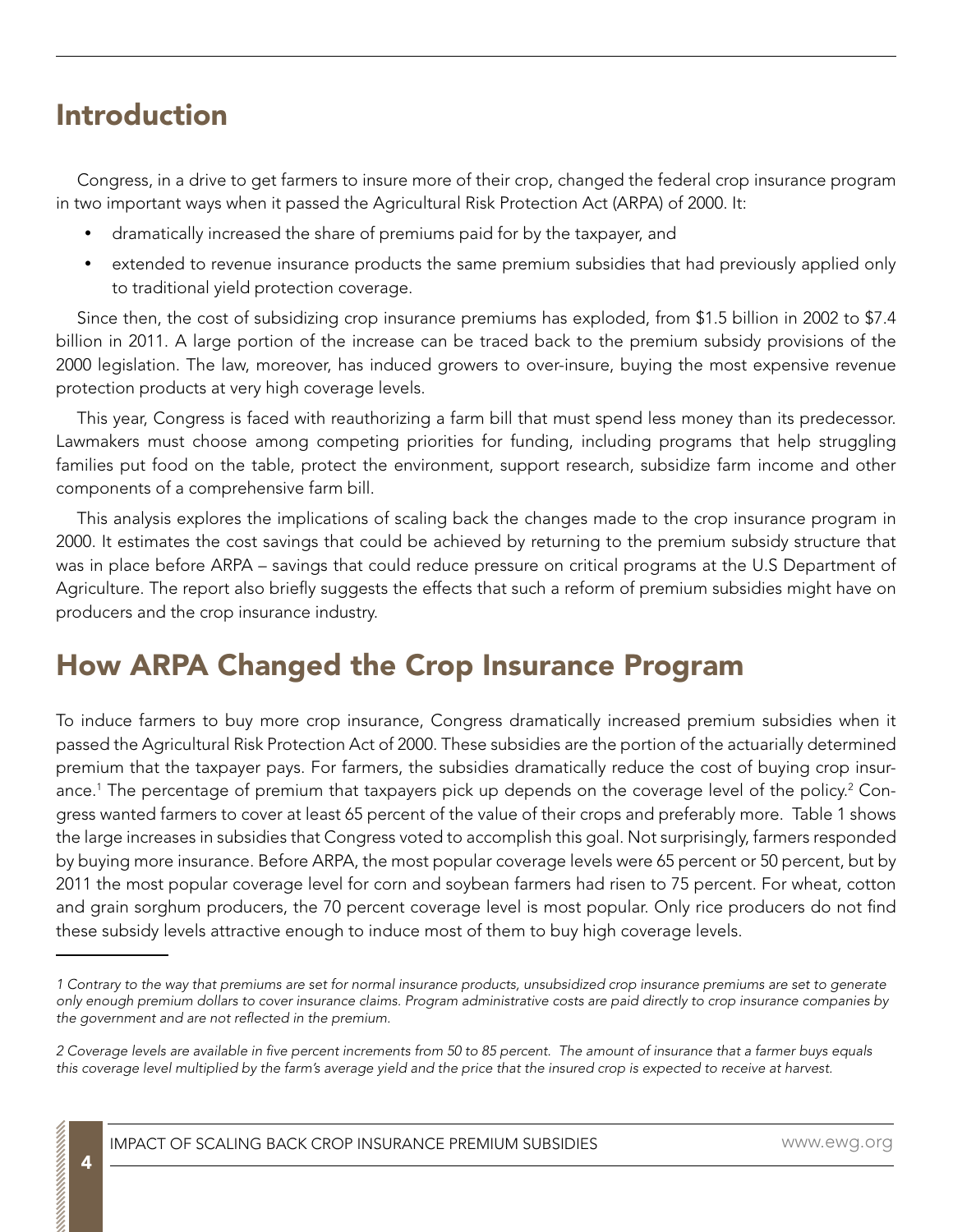|                | Premium Subsidy Percentage |             |                  |
|----------------|----------------------------|-------------|------------------|
| Coverage Level | Pre-ARPA                   | <b>ARPA</b> | Percent Increase |
| 65%            | 42%                        | 59%         | 41%              |
| 70%            | 32%                        | 59%         | 84%              |
| 75%            | 24%                        | 55%         | 133%             |
| 80%            | 18%                        | 48%         | 173%             |
| 85%            | 13%                        | 38%         | 191%             |

#### Table 1. Pre- and Post-ARPA Premium Subsidies

The much larger premium subsidies enacted under ARPA increased the cost of the crop insurance program in three ways. The most direct effect was increasing the portion of the premium paid by taxpayers. Secondly, more farmers participated in the subsidized program because their cost of buying insurance dropped. And thirdly, farmers bought more expensive policies providing higher levels of coverage. Higher coverage levels increase taxpayer costs because the frequency and magnitude of claims payouts grow as coverage levels rise. Moreover, federal payments to insurance companies to sell and service subsidized crop policies also increase as the policies' costs rise.

In addition, the 2000 law also extended premium subsidies to new revenue insurance products developed in the 1990's. These policies were a major departure from traditional crop insurance, which stepped in when policyholders lost crops because of bad weather or other causes beyond their control. Instead, the new policies guaranteed a percentage of a grower's expected revenue based on a farm's average yield and an index of futures prices. Producers could claim a loss whenever prices dropped below projections, yield fell below average, or some combination of the two.

Before ARPA, the maximum amount of the premium paid by taxpayers for these new revenue protection options was limited by the dollar amount – not the percentage – that taxpayers were spending to purchase traditional yield protection. This meant that farmers paid the full increase in cost of switching from traditional yield protection policies to revenue insurance. For example, a farmer only had to pay 45 percent of the increased cost of selecting a revenue insurance product that guaranteed 75 percent of his expected crop revenue. Paying only 45 percent of the increased cost encouraged many farmers to make the switch, driving up the crop insurance program's cost to taxpayers.

## Right Problem, Wrong Solution

A major reason Congress thought it had to increase premium subsidies was that farmers complained in the mid- to-late 1990s that buying higher coverage levels was prohibitively expensive.

A simple example shows that those farmers were right.

In 1998, a barley farmer in Hubbard County, Minn. with an average yield of 44 bushels per acre, insured at \$4.00 per bushel, would have paid \$11.47/acre for a policy that insured 65 percent of average yield but \$17.59/acre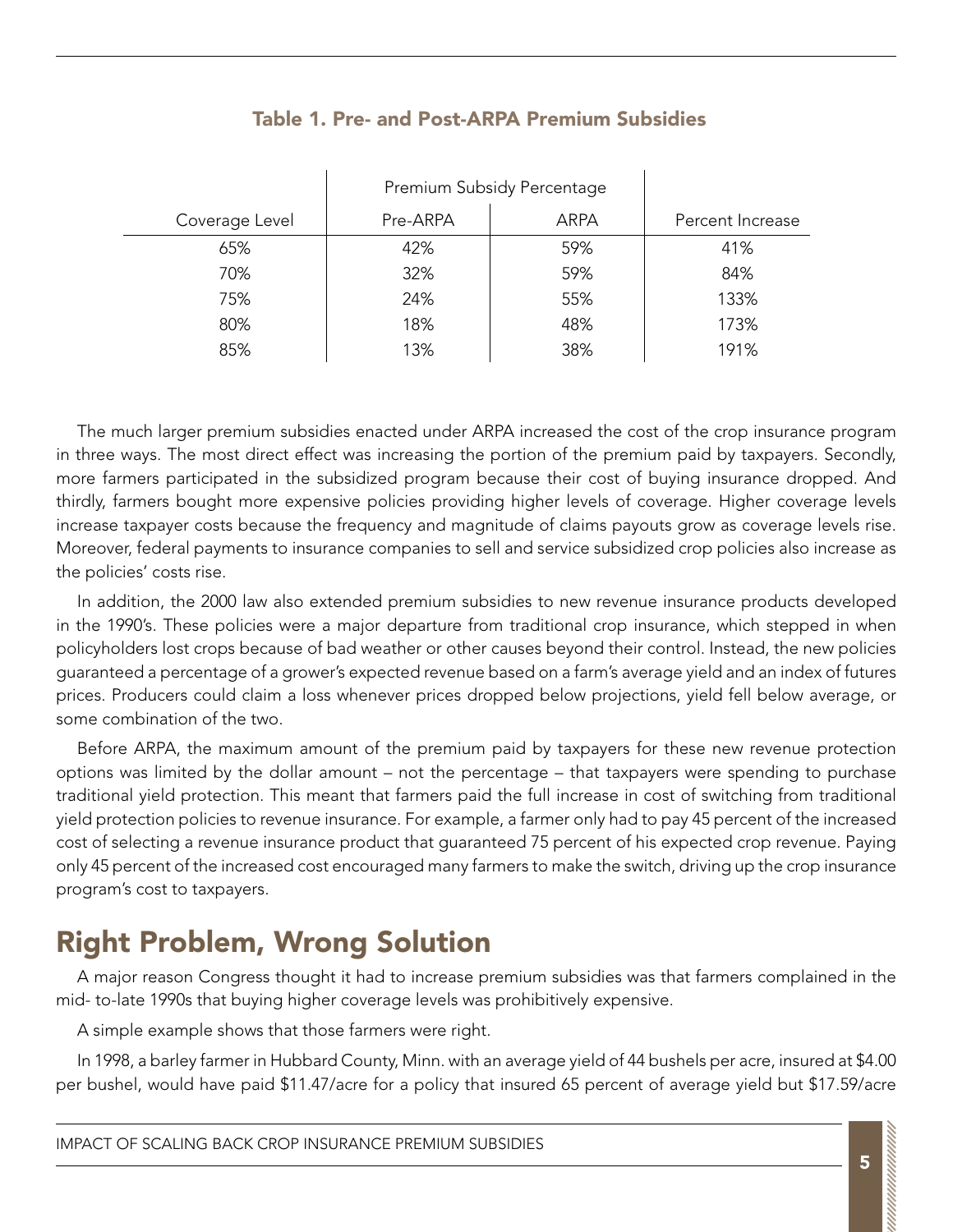to cover 70 percent – a difference of \$6.12/acre. But at 70 percent coverage, the value of the additional insured yield was just \$8.80/acre. The farmer, then, was being asked to pay \$6.12 for an additional \$8.80 in coverage – a bad deal. The cost of the insurance was almost as much as the value of the additional protection. Unless the farmer was fairly sure that he or she was going to collect on the extra insurance, it made no sense to purchase it.

The reason for the exorbitant cost of higher coverage levels was simple: At the time, USDA's Risk Management Agency did not know how to determine actuarially sound premiums for coverage above the 65 percent base rate. The agency's rule set the 70 percent premium at 1.21 times the base rate; the 75 percent premium at 1.53 times; the 80 percent premium at 1.93 times, and the 85 percent premium at 2.44 times the 65 percent base rate. This rule was applied to all crops and regions, but a rather simple statistical analysis demonstrates that these ratios were only correct in some of the most low-risk production regions such as Iowa and Illinois. For all other regions, these ratios resulted in premiums for greater-than-65 percent coverage that were much higher than needed to pay claims at the high coverage levels. Farmers outside the low-risk production regions were being over-charged for additional insurance. It is no wonder that in the late 1990s most farmers chose the 65 percent coverage level.3

Congress did not realize that growers were being over-charged: its members just knew that farmers weren't buying enough insurance. So they made the seemingly logical decision to lower the cost of buying additional insurance by increasing the portion of the premium paid by taxpayers (see Table 1).

To understand the effect ARPA has had on the crop insurance program, it's also important to understand the relationship between the premium subsidy structure it created and the ratios that had previously been used to set premiums. Again as an example, suppose that the estimated actuarially sound premium rate is 5 percent of the total amount of coverage for a policy covering 65 percent of average yield. If the farmer's average yield is 100 bushels per acre and the price at which the crop is insured is \$3.00 per bushel, then the dollar amount of coverage equals 0.65 (coverage level) X 100 (bushels per acre) X \$3.00 per bushel (insured price) – or \$195 per acre. At a 5 percent premium rate, an unsubsidized premium would cost 0.05 (the premium rate) X \$195 (total amount of coverage), or \$9.75 per acre.

Before ARPA, the taxpayer paid 41.7 percent of the full cost (\$9.75) of the premium, or \$4.07 per acre.

Now suppose this farmer wanted to increase his or her coverage level to 70 percent. The premium rate for 70 percent coverage before ARPA was 6.05 percent. The dollar cost of insurance at a 70 percent coverage level for the same farmer is 0.70 X 100 (bushels per acre) X \$3 per bushel (insured price), or \$210 per acre. The unsubsidized premium equals .0605 (premium rate) X \$210 per acre (dollar amount of coverage), or \$12.71 per acre. Before ARPA, taxpayers paid 32 percent of the premium (see Table 1).

This means the premium subsidy at 70 percent coverage is 0.32 X \$12.71 per acre, or \$4.07 per acre – exactly the same dollar per acre subsidy for a policy at the 70 percent coverage as at the 65 percent.

In fact, the relationship between the schedule of premium subsidies (shown in Table 1) before ARPA and the ratios of premium rates that were charged to farmers was such that the dollar per acre premium subsidy for yield insurance was exactly the same across all coverage levels. And because premium subsidies for revenue insurance could not be greater than for yield insurance, farmers were offered exactly the same amount of subsidy regardless of how much or which type of insurance they purchased.

*3 For documentation and background reading on this topic refer to Babcock NBER and Babcock, Hart and Hayes.*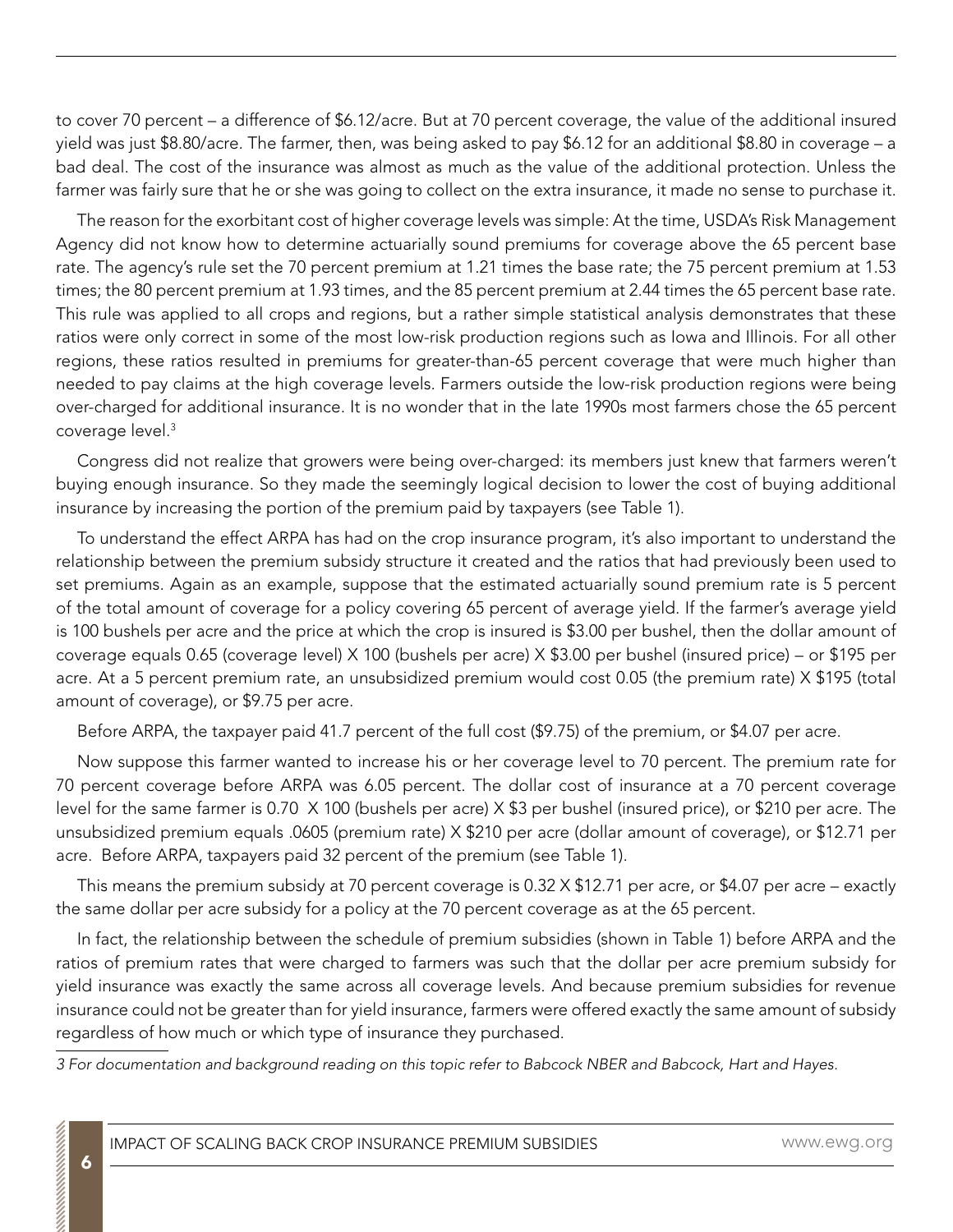The economic justification for such a system is that decoupling the amount of premium subsidies from the amount or type of insurance creates a situation where the farmer has an incentive to pick the amount and type of insurance that represents the best value, rather than the type or amount that maximizes the subsidy. But this only works if the underlying premium rates are correct. At the time ARPA was passed, premium rates were only correct in low-risk crops and regions, such as corn and soybeans in the Corn Belt. Farmers in all other regions were being asked to pay too much for coverage above the 65 percent level, and, understandably, they declined.

The net effect of the dramatic increase in premium subsidies under ARPA was to compensate farmers outside low-risk regions for having been over-charged for higher coverage levels. Many immediately recognized that because of the subsidies, the cost of higher coverage levels was more in line with the added protection they could expect, and they began to buy more insurance. Since farmers in low-risk regions were already being charged a fair amount for additional coverage, they enjoyed a windfall from the increase in ARPA subsidies.

A more efficient and fair solution would have been to simply get the premium rates right in the first place. But there were two obstacles to this more efficient solution. The first was that neither Congress nor USDA's Risk Management Agency knew that farmers were being drastically over-charged. Secondly, any reduction in premiums for additional insurance would have been bitterly fought by the crop insurance companies and agents, whose compensation is based on unsubsidized premium rates. To crop insurance companies and agents, increasing taxpayer-paid premium subsidies was a perfect solution. The complaints of farmers were addressed and compensation for insurance companies and agents grew.

But the world did not stand still. A panel of experts assembled to review the way premiums were set after ARPA became law concluded that that the agency should lower premiums for higher coverage levels. RMA instituted the recommended lower rates in the mid-2000s.

As this brief history shows, there might have been some justification for the increase in premium subsidies under ARPA because farmers were being over-charged for high coverage levels. The new rating procedures largely eliminated this justification, however. As a result, taxpayers today are still providing large premium subsidies to growers who are no longer being over-charged. Moreover, the 2000 law extended these unjustified premium subsidies to the purchase of more expensive revenue insurance products, creating incentives for almost all farmers to buy more of the most expensive kind of insurance.

### Cost-Savings from Scaling Back Subsidies

In the deliberations over reauthorizing the farm bill, the Agriculture Committee of the House of Representatives has moved to cut the Supplemental Nutrition Assistance (SNAP) program, which provides support to the least wealthy Americans, in order to maintain excessive premium subsidies for far wealthier farmers. As this analysis shows, it is time instead to examine the consequences of moving back to the pre-ARPA philosophy of decoupled crop insurance subsidies.

Scaling back the subsidies would produce savings in two ways. The first and most direct effect would be that taxpayers would pay less across the board to buy crop insurance policy for farmers. A second and perhaps more important effect would come from realigning the choices that farmers make on what type and how much yield and revenue protection insurance to purchase.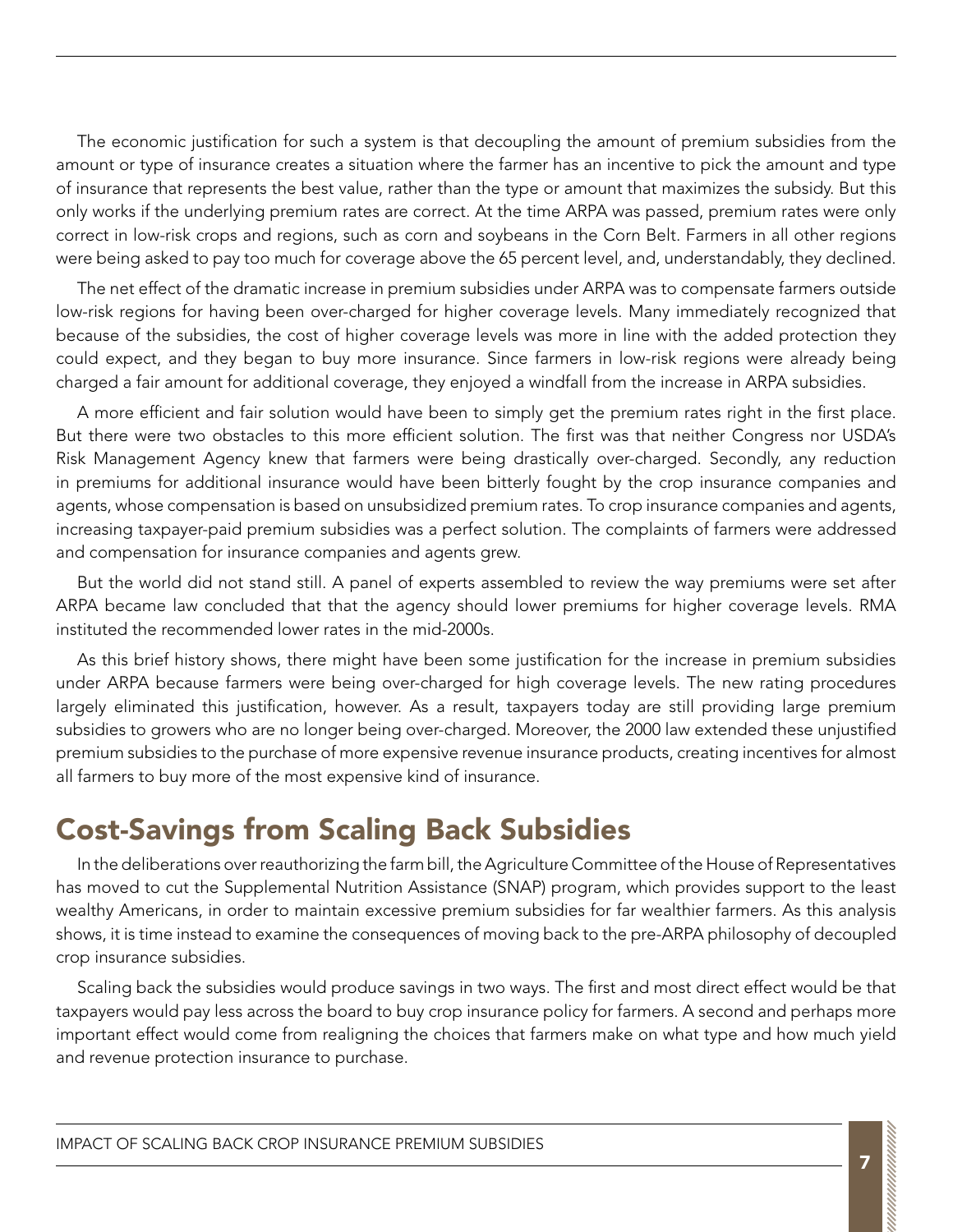It is a straightforward matter to estimate the cost savings from returning to the pre-ARPA premium subsidy schedule (Table 1) if one assumes that farmers would purchase the same mix of insurance products that they purchased in 2011. The total reduction in premium subsidies paid by taxpayers would be \$4.2 billion a year across all crops. Fully 88 percent of this reduction would come from four crops: corn, soybeans, wheat and cotton. The reductions in taxpayers' cost for each insured crop are shown in Table 2 below.

It is beyond the scope of this short analysis to produce quantitative estimates of how farmers would respond to a return to pre-ARPA, decoupled crop insurance premium subsidies, but what would happen is obvious. On average, farmers would buy less expensive insurance. This means that they would buy policies with lower coverage levels and they would buy fewer "Revenue Protection" policies, currently the most popular and expensive kind of revenue insurance. Instead, they would buy more Yield Protection policies (yield insurance) and Revenue Protection polices with Harvest Price Exclusion, a less expensive form of revenue insurance. This shift would lower the total premiums paid by farmers and taxpayers and would lower the cost of paying out claims. In addition, this would also lower federal payments to crop insurance companies, which are tied to the total cost of premiums. The change in farmers' behavior in response to decoupling would add significantly to the cost savings that would accrue from the direct effects of lowering premium subsidies.

The \$4.2 billion figure, therefore, is an underestimate of the savings that could be achieved by returning to the subsidy structure that existed before ARPA became law. Premium subsidies would drop further if farmers bought less expensive types of insurance, and federal payments to crop insurance companies would fall significantly as farmers moved away from Revenue Protection and lowered their coverage levels. The savings would exceed \$4.2 billion a year by a significant amount.

## Impact on Farmers and the Crop Insurance Industry

Reducing premium subsidies by \$4.2 billion would, at first glance, seem to impose a serious burden on farmers. On closer inspection, however, the actual loss would be much less than \$4.2 billion, since growers are currently buying more insurance and more expensive insurance only in response to bloated federal premium subsidies.

To see why, suppose that a farmer is willing to pay \$6 for additional insurance that would cost him or her \$10 if the premium were not subsidized. With taxpayers picking up 50 percent of the premium, the insurance costs the grower only \$5, so he purchases the subsidized policy at a net benefit of \$1 (\$6 minus \$5). Without the subsidy, the farmer would not buy the insurance. But the loss of \$5 in subsidy only leaves the farmer worse off by \$1, the net benefit of the subsidy. Figuring the actual loss to the farmer requires a complicated calculation that would need to account for how he or she adjusts insurance purchase decisions and what the final level of premium subsidy would be. But the fact is that farmers would adjust their purchase decisions, meaning that the their loss would be much less than \$4.2 billion direct reduction in premium subsidies.

The effect of reducing premium subsidies would likely be greater on crop insurance companies and agents – perhaps much greater – than on farmers. Growers would adjust their purchase decisions and the total amount of yield and revenue insurance premiums would drop. That would lower the burden on farmers but also reduce the taxpayer subsidies that flow to companies and agents, because those subsidies are proportionate to the total premiums paid. The last few years have demonstrated that the crop insurance industry will put up a ferocious fight against any such proposal.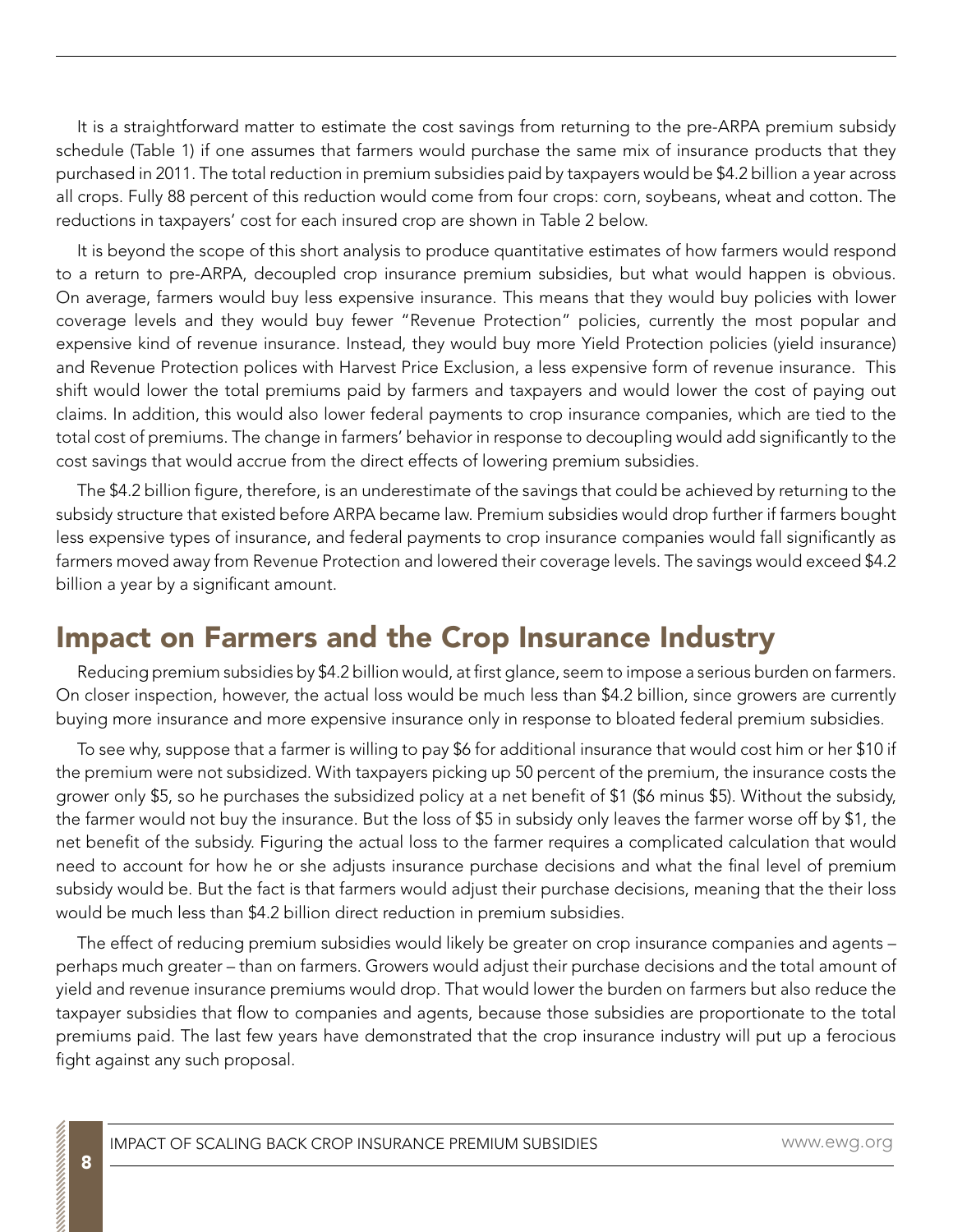Clearly, any reduction in premium subsidies will be felt by both farmers and the insurance industry. What will not change is the availability of the same crop insurance products that farmers buy today nor the viability of the crop insurance industry, even though profit levels would drop from their current high levels. Perhaps most importantly, a reduction in and a decoupling of premium subsidies would cause many farmers to rely more heavily on alternative forms of risk management. If crop insurance returned to the pre-ARPA subsidy levels that existed before 2000, the number of insured acres would likely drop, but not by a significant amount. What would change are the levels and types of insurance that farmers buy.

| Crop                       | 2011 Premium<br>Subsidy | Pre-Arpa Subsidy | <b>Savings</b> |
|----------------------------|-------------------------|------------------|----------------|
|                            | \$ million              |                  |                |
| Corn                       | \$2,915.6               | \$1,143.8        | \$1,771.8      |
| Soybeans                   | \$1,607.7               | \$644.7          | \$963.0        |
| Wheat                      | \$1,118.9               | \$554.0          | \$564.9        |
| Cotton                     | \$811.6                 | \$425.0          | \$386.6        |
| Grain Sorghum              | \$130.5                 | \$68.6           | \$61.9         |
| Sunflowers                 | \$66.0                  | \$32.8           | \$33.2         |
| Pasture, Rangeland, Forage | \$60.2                  | \$21.6           | \$38.6         |
| Potatoes                   | \$59.9                  | \$31.5           | \$28.4         |
| Rice                       | \$44.7                  | \$19.7           | \$25.0         |
| Apples                     | \$43.8                  | \$24.4           | \$19.4         |
| Barley                     | \$40.7                  | \$19.5           | \$21.2         |
| Nursery (Fg&C)             | \$39.8                  | \$19.9           | \$19.9         |
| Canola                     | \$39.6                  | \$18.9           | \$20.7         |
| Forage Production          | \$31.9                  | \$17.6           | \$14.3         |
| Peanuts                    | \$30.3                  | \$16.7           | \$13.7         |
| Dry Beans                  | \$27.9                  | \$15.3           | \$12.6         |
| Sugar Beets                | \$27.3                  | \$13.2           | \$14.1         |
| Almonds                    | \$26.4                  | \$13.7           | \$12.6         |
| Grapes                     | \$24.8                  | \$12.0           | \$12.8         |
| Flue-Cured Tobacco         | \$20.9                  | \$9.6            | \$11.3         |
| Hybrid Corn Seed           | \$18.2                  | \$9.5            | \$8.6          |
| Onions                     | \$17.7                  | \$10.4           | \$7.3          |
| Cherries                   | \$17.3                  | \$8.8            | \$8.5          |
| Dry Peas                   | \$15.6                  | \$9.0            | \$6.6          |

#### Table 2. Savings from Moving to Pre-ARPA Premium Subsidy Percentages

IMPACT OF SCALING BACK CROP INSURANCE PREMIUM SUBSIDIES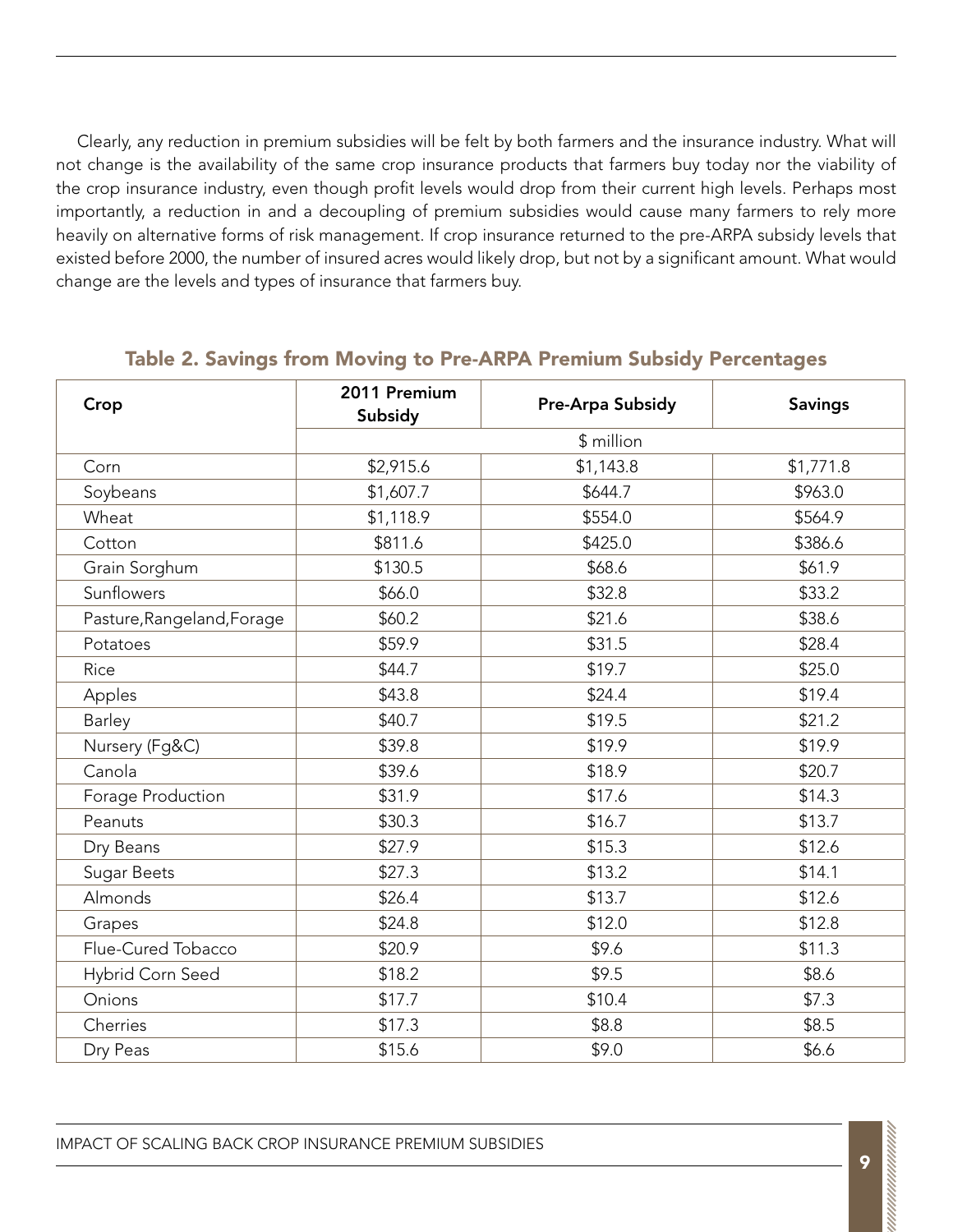| Crop                            | 2011 Premium<br>Subsidy | Pre-Arpa Subsidy | <b>Savings</b> |  |  |
|---------------------------------|-------------------------|------------------|----------------|--|--|
|                                 | \$ million              |                  |                |  |  |
| Fresh Market Tomatoes           | \$14.2                  | \$7.5            | \$6.8          |  |  |
| Orange Trees                    | \$13.1                  | \$6.8\$          | \$6.2          |  |  |
| <b>Burley Tobacco</b>           | \$12.3                  | \$5.9            | \$6.4          |  |  |
| Peaches                         | \$9.8                   | \$5.6            | \$4.2          |  |  |
| Table Grapes                    | \$9.6                   | \$4.6            | \$5.0          |  |  |
| Navel Oranges                   | \$9.3                   | \$5.4            | \$3.9          |  |  |
| Avocados                        | \$8.3                   | \$3.9            | \$4.4          |  |  |
| <b>Blueberries</b>              | \$7.8                   | \$4.1            | \$3.8          |  |  |
| Prunes                          | \$7.8                   | \$4.1            | \$3.6          |  |  |
| Raisins                         | \$7.5                   | \$4.0            | \$3.5          |  |  |
| Pecans                          | \$7.1                   | \$3.6            | \$3.5          |  |  |
| Adjusted Gross Revenue          | \$7.1                   | \$3.2            | \$3.9          |  |  |
| Cotton Ex Long Staple           | \$7.1                   | \$3.6            | \$3.5          |  |  |
| Tomatoes                        | \$5.6                   | \$3.2            | \$2.4          |  |  |
| Mandarins                       | \$5.5                   | \$3.1            | \$2.4          |  |  |
| Citrus II                       | \$4.1                   | \$2.2            | \$2.0          |  |  |
| Sugar cane                      | \$4.1                   | \$2.3            | \$1.8          |  |  |
| Walnuts                         | \$3.9                   | \$1.8            | \$2.1          |  |  |
| Millet                          | \$3.8                   | \$2.2            | \$1.6          |  |  |
| Oats                            | \$3.6                   | \$2.1            | \$1.4          |  |  |
| Popcorn                         | \$3.5                   | \$1.7            | \$1.8          |  |  |
| Green Peas                      | \$3.5                   | \$1.8            | \$1.7          |  |  |
| Lemons                          | \$3.2                   | \$1.8            | \$1.4          |  |  |
| Processing Beans                | \$3.1                   | \$1.6            | \$1.4          |  |  |
| Adjusted Gross Revenue-<br>Lite | \$3.0                   | \$1.4            | \$1.6          |  |  |
| Fresh Market Sweet Corn         | \$2.8                   | \$1.5            | \$1.3          |  |  |
| Sweet Corn                      | \$2.7                   | \$1.4            | \$1.3          |  |  |
| Plums                           | \$2.7                   | \$1.4            | \$1.3          |  |  |
| Valencia Oranges                | \$2.7                   | \$1.6            | \$1.1          |  |  |
| Citrus I                        | \$2.5                   | \$1.4            | \$1.2          |  |  |
| Flax                            | \$2.4                   | \$1.4            | \$1.0          |  |  |
| Peppers                         | \$2.4                   | \$1.4            | \$1.0          |  |  |
| Cigar Binder Tobacco            | \$2.3                   | \$1.3            | \$1.0          |  |  |

<sup>1</sup> 10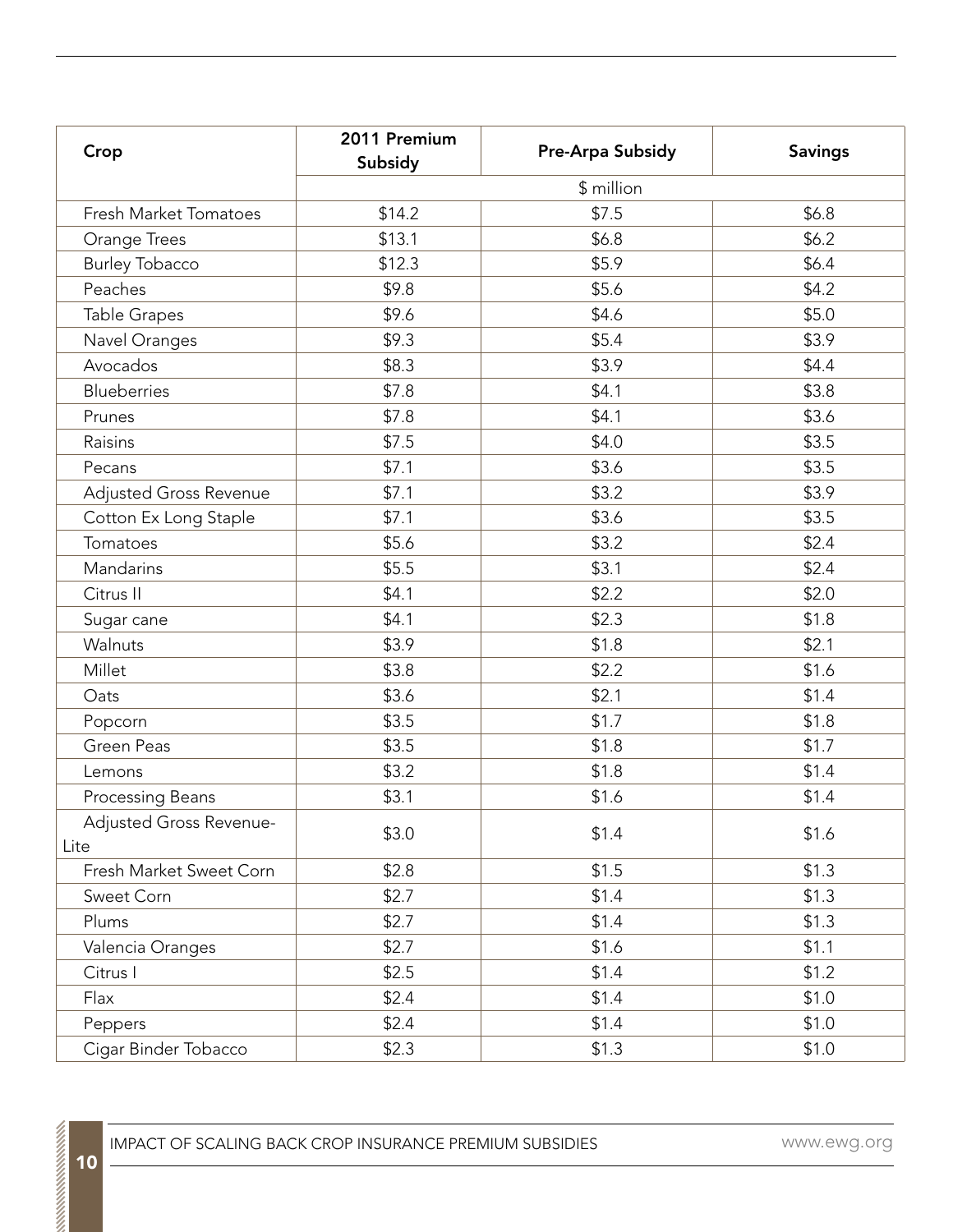| Crop                       | 2011 Premium<br>Subsidy | Pre-Arpa Subsidy | <b>Savings</b> |
|----------------------------|-------------------------|------------------|----------------|
|                            | \$ million              |                  |                |
| Rio Red & Star Ruby        | \$1.9                   | \$1.0            | \$0.9          |
| Citrus VII                 | \$1.9                   | \$0.9            | \$0.9          |
| Cranberries                | \$1.8                   | \$1.0            | \$0.8          |
| <b>Fresh Nectarines</b>    | \$1.6                   | \$0.8            | \$0.8          |
| Hybrid Sorghum Seed        | \$1.4                   | \$0.7            | \$0.7          |
| Forage Seeding             | \$1.3                   | \$0.7            | \$0.6          |
| Cabbage                    | \$1.3                   | \$0.7            | \$0.6          |
| Fire-Cured Tobacco         | \$1.3                   | \$0.7            | \$0.6          |
| <b>Grapefruit Trees</b>    | \$1.3                   | \$0.7            | \$0.6          |
| Safflower                  | \$1.3                   | \$0.7            | \$0.6          |
| Citrus Trees IV            | \$1.1                   | \$0.8            | \$0.3          |
| <b>Sweet Potatoes</b>      | \$1.1                   | \$0.5            | \$0.6          |
| Processing Cling Peaches   | \$1.0                   | \$0.6            | \$0.5          |
| Pears                      | \$1.0                   | \$0.6            | \$0.4          |
| Mint                       | \$0.9                   | \$0.4            | \$0.4          |
| Fresh Freestone Peaches    | \$0.8                   | \$0.4            | \$0.4          |
| Alfalfa Seed               | \$0.7                   | \$0.4            | \$0.4          |
| Fresh Apricots             | \$0.7                   | \$0.3            | \$0.3          |
| Apiculture                 | \$0.7                   | \$0.3            | \$0.4          |
| Cigar Wrapper Tobacco      | \$0.7                   | \$0.3            | \$0.4          |
| Minneola Tangelos          | \$0.6                   | \$0.3            | \$0.3          |
| All Other Citrus Trees     | \$0.6                   | \$0.3            | \$0.3          |
| Clams                      | \$0.5                   | \$0.3            | \$0.2          |
| Silage Sorghum             | \$0.4                   | \$0.2            | \$0.2          |
| Avocado Trees              | \$0.4                   | \$0.2            | \$0.2          |
| Citrus V                   | \$0.3                   | \$0.2\$          | \$0.2          |
| Mustard                    | \$0.3                   | \$0.2            | \$0.1          |
| Grass Seed                 | \$0.3                   | \$0.1            | \$0.2          |
| Citrus Trees I             | \$0.3                   | \$0.2\$          | \$0.1          |
| <b>Processing Apricots</b> | \$0.3                   | \$0.1            | \$0.1          |
| Macadamia Nuts             | \$0.3                   | \$0.1            | \$0.2\$        |
| Grapefruit                 | \$0.3                   | \$0.1            | \$0.1          |
| Dark Air Tobacco           | \$0.3                   | \$0.1            | \$0.1          |
| Citrus IV                  | \$0.3                   | \$0.1            | \$0.1          |

IMPACT OF SCALING BACK CROP INSURANCE PREMIUM SUBSIDIES